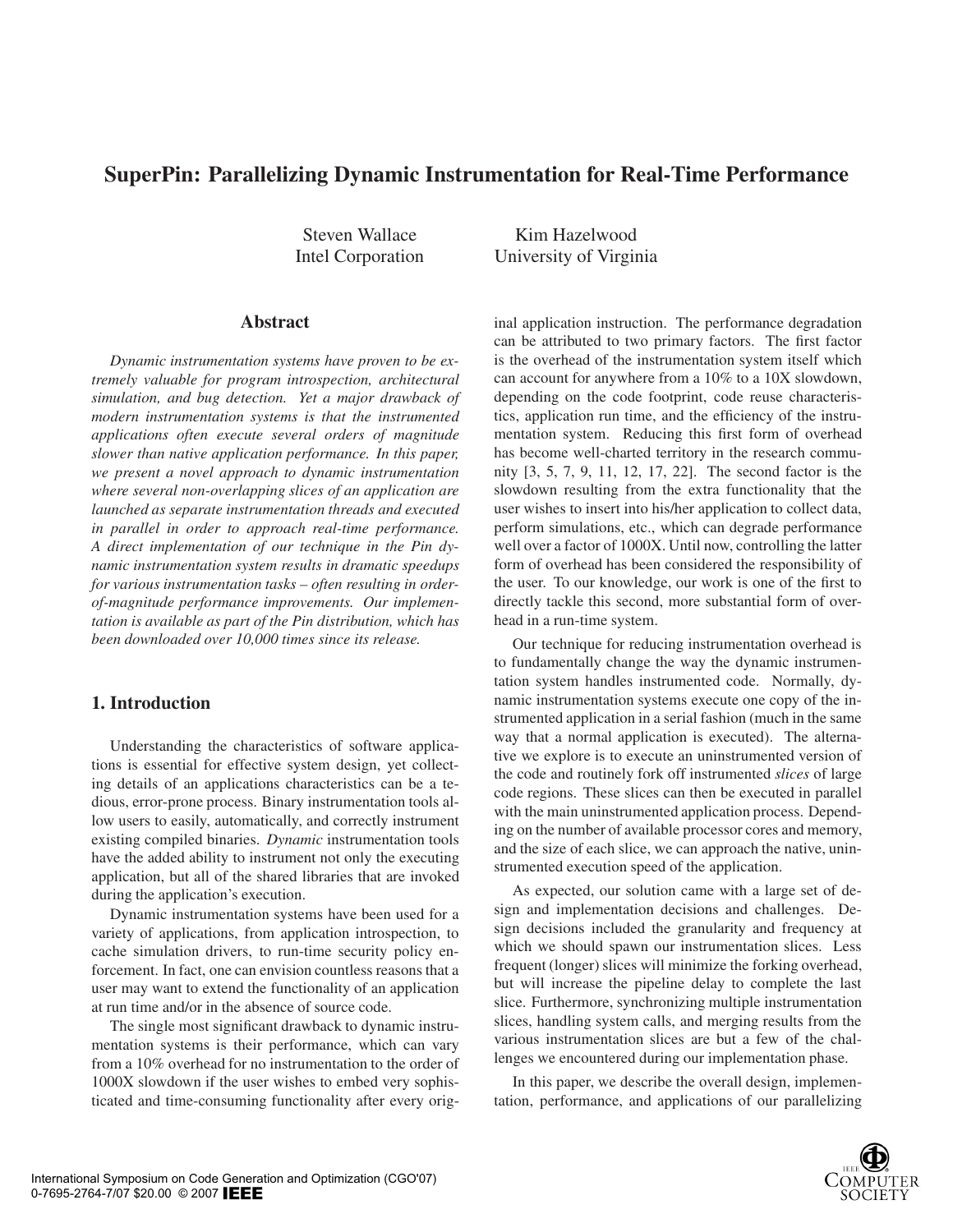version of the Pin dynamic instrumentation system, which we call SuperPin. Our implementation, including an extended API and sample applications, is currently available for download. The contributions of this paper include:

- The presentation of a novel approach to dynamic program instrumentation that has the potential to significantly improve instrumented code performance, to the point where it rivals native performance.
- A detailed description of the design and implementation challenges that surrounded a direct implementation of our approach.
- A full performance evaluation of our implementation.
- The presentation of our API that can be used to develop parallelizable instrumentation routines.
- A description of the potential applications and limitations of our system.

The remainder of the paper is organized as follows. Section 2 provides a detailed description of dynamic instrumentation systems, and Pin in particular. Section 3 then presents an overview of the SuperPin design. Section 4 discusses our experiences while implementing the SuperPin system, including the challenges we encountered, and our solutions to those challenges. Section 5 presents potential applications of SuperPin, presents our exported API, and provides sample uses of said API. Section 6 then includes a full performance evaluation of SuperPin and shows the significant speedups we gained from our direct implementation for longer-running applications. Finally, Section 7 summarizes our contributions and concludes, while Section 8 presents our plans for followup work.

## **2. Background**

Before delving into the implementation details of Super-Pin, we first provide an overview of dynamic instrumentation, its goals, and its applications. Then we provide a highlevel view of the Intel Pin dynamic instrumentation system, upon which SuperPin was built.

## **2.1. Dynamic Instrumentation Systems**

Dynamic instrumentation systems [17, 19] intercept the execution of an application in order to insert custom (userdefined) code at key points in the application, such as every instruction, branch, or function call, to name a few. This functionality has been very useful for workload analysis (counting instructions, branches, loads, etc.) but also for security [15] and reliability [21].

Internally, dynamic instrumentation systems are in many ways similar to dynamic optimization and dynamic translation systems. The primary goals of dynamic optimization systems [3, 5, 7, 6] are to take advantage of additional information that was not available at compile time, such as program inputs or hardware configurations, and to adapt to run-time changes, such as stalls, phases, or temperature changes. Dynamic translation systems [2, 4, 8, 10, 13, 14, 16, 23] are designed to convert binaries for one instruction set into binaries for another instruction set on-the-fly. While the goals of each system are different, the core implementation is largely similar. In nearly all implementations, the system executes an *altered, cached copy* of the original application, and goes to great lengths to ensure that control is maintained at all times (despite interrupts, self-modifying code, indirect branches, etc.) and that the original, unmodified code is never executed.

## **2.2. Overview of Pin**

Pin [17] is a dynamic binary instrumentation system developed at Intel. It consists of an instrumentation engine along with a large set of APIs that users can leverage to write their own custom plug-in utilities (called *Pintools*). Pin's API allows many plug-in Pintools to be source compatible across all supported instruction sets (IA-32, Intel64, IA-64, ARM) and operating systems (Linux, Windows, MacOS, FreeBSD). Pin's instrumentation engine allows a Pintool to insert function calls at any point in the program. It automatically saves and restores registers so the inserted call does not overwrite application registers. It also reallocates registers, inlines instrumentation, and caches previously modified code to improve performance.

Pin, the Pintool, and the application all execute in the same address space. The user invokes all three along with their corresponding run-time arguments on the command line: pin -t pintool -- application. Pin then uses ptrace to obtain control of the application and capture the processor context. Next, it loads and initializes the user's Pintool. Finally, Pin begins interpreting and/or compiling the application code, interleaving instrumentation as specified by the Pintool in a manner that is transparent to the executing application.

Pin's internal software architecture consists of a virtual machine (VM) and a code cache. The VM consists of a justin-time compiler (JIT), an emulator, and a dispatcher, all of which work together to execute the instrumented application. The emulator interprets instructions that cannot be executed directly, such as system calls that require special handling from the VM. The dispatcher determines whether the next code region must be generated by the just-in-time compiler or is already present in the code cache.

A thorough description of the internal functionality of Pin is outside the scope of this paper, but is described by Luk et al. [17].

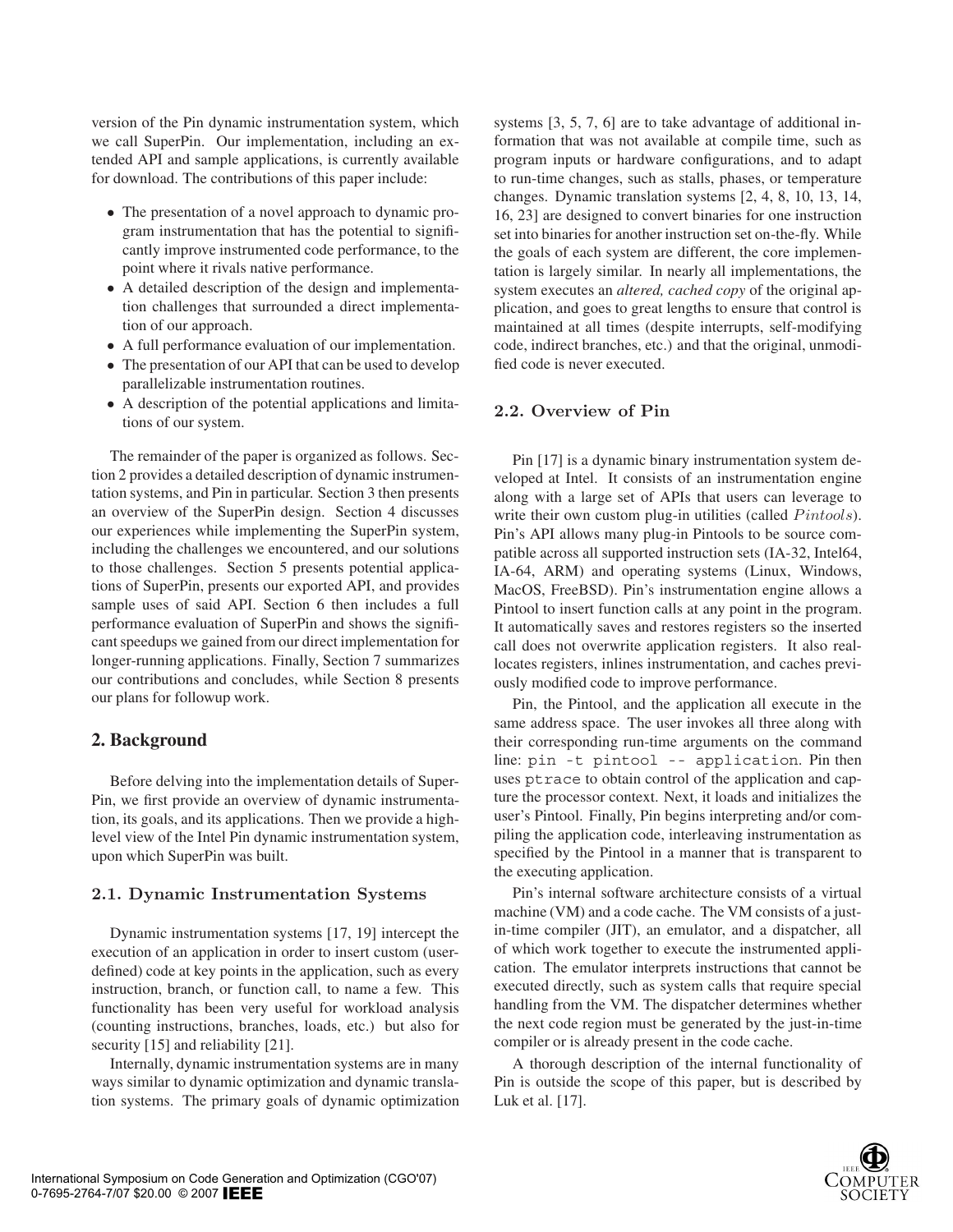

**Figure 1. Our approach to dynamic instrumentation. SuperPin forks numerous instrumentation slices that execute in parallel on idle processor cores. Each slice sleeps until the following slice records its unique signature.**

### **3. Parallelizing Instrumentation**

SuperPin achieves significant speedup through parallelism. It achieves this parallelism by running the original application at full speed, while simultaneously executing distinct timeslices of that program under instrumentation<sup>1</sup>. After each timeslice ends, its results are merged to a collective total. The final result is displayed after the entire program has executed, and all instrumented timeslices have completed.

Figure 1 shows how the workload and timeslices are distributed across a four processor system. The illustration assumes the instrumented workload executes three times slower than the original application. CPU1 executes the original application. At the start of execution, the application forks off its first instrumented timeslice, depicted S1+. After some time has elapsed, the application will fork a second, non-overlapping instrumented timeslice, S2+.

In order to properly detect when the instrumented timeslice should end, S1+ will sleep until the second timeslice, S2+ is forked by the application. At that point, S2+ records a unique *signature*, which is a trigger for terminating the previous timeslice. S1+ will then resume execution until it reaches the S2 signature, i.e. the point where S2+ began. Meanwhile, the S2+ slice will sleep until S3+ records its signature, or an exit condition occurs.

Though the forked timeslices  $(S1+, S2+, ..., SN+)$  have a much longer runtime latency than their uninstrumented counterparts (S1, S2, ..., SN), they will all execute in a parallel manner as we show in Figure 1. This allows the original application to progress at near real-time performance, while the longer instrumented timeslices will complete shortly thereafter.

After the last slice has been forked and the application has ended, there is a *pipeline delay* for the instrumentation slices to complete. If the system is fully loaded, this will take an extra  $N * s$  seconds to finish, where  $N$  is the number of processors and *s* is the timeslice interval. If it is not fully loaded, it will take an extra  $(F+1)s$  seconds, where *F* is the maximum number of simultaneous slices. For example, if  $F = 7$  and  $s = 1$  second, it will take 8 extra seconds for the instrumentation to finish. Hence, application times much greater than this are needed to show a significant improvement. We could reduce the timeslice size, but this can increase the overhead, as will be shown later. Nevertheless, as N is increased to greater than  $F + 1$ , the timeslice size is reduced to zero, and the application-induced overhead is reduced to zero, a close to real-time performance can be achieved.

Figure 1 shows fairly balanced timeslices for illustrative purposes. In reality, timeslice may vary in size, often significantly. Our approach is designed to handle this situation efficiently, and the signature detection mechanism becomes a crucial design element. We will clarify this point in Section 4.4.

### **4. Implementation Challenges**

While the notion of parallelizing instrumentation is straightforward in theory, several hurdles were encountered during the implementation of SuperPin. In this section, we present some of the design decisions and challenges we encountered and describe our implemented solutions.

<sup>&</sup>lt;sup>1</sup>While similar approaches have been used to instrument source code [20], our approach operates at the binary level, and is therefore automatic and transparent.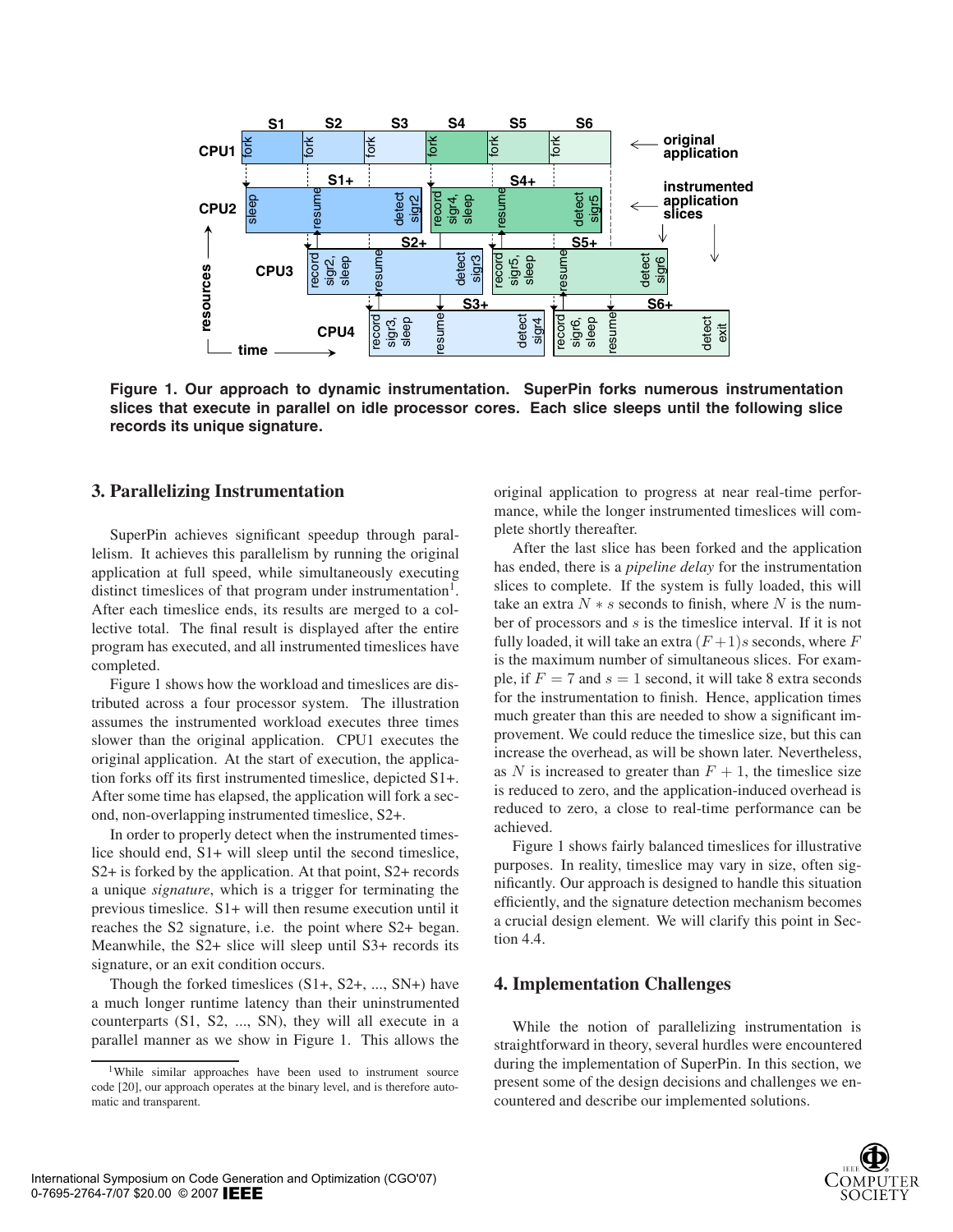### **4.1. Spawning Instrumentation Slices**

The key to SuperPin's performance improvement is to partition the application into instrumentable slices. Deciding *how* and *when* to create a slice thus falls into the realm of design decisions. We begin by describing *how* we spawn each instrumented timeslice.

SuperPin launches the application in the same manner as Pin. Pin performs an exec of the application and injects itself into the application space. As a result, the application and the instrumented slices all have their own copy of Pin's VM. They can communicate with each other via shared memory. Before each new timeslice is created, this shared memory space is created for the current and previous timeslices to share signature information.

When the control process determines that a new timeslice would be beneficial, it modifies the program counter to jump to a special trampoline. This trampoline changes the stack pointer to a private stack, then branches into the Pin VM, passing along information about the original program counter and stack.

As each slice is spawned, SuperPin will require memory for allocating the code cache and supportive data structures. These allocations should not interfere with the application's memory allocations, however, as that would violate transparency. To handle this situation, SuperPin allocates a large *bubble* of anonymous memory at the start of execution, which is used as a placeholder for the code cache structures. Then, immediately after spawning each slice, that memory is deallocated. Thus, any subsequent code cache allocations will occur in the bubble memory, away from the memory allocated by the application. This preserves *precise* memory mappings between the master and slices.

The next design decision we faced was determining *when* timeslices should be spawned. We found two natural boundaries for timeslice transitions: system calls and timeouts. Our final design includes both boundaries, therefore we describe each situation in the upcoming sections.

### **4.2. System Calls**

When system calls are encountered in the master application, special care must be taken to ensure the children slices will behave in an identical manner. As a result, Super-Pin employs a special control process that monitors the application via the ptrace mechanism.

After each system call, SuperPin must either (a) force a new slice or (b) record the effects of the system call and play them back in the slices. On some system calls, we perform custom emulation actions. For example, the brk system call can be duplicated without any adverse side effects. Meanwhile the anonymous mmap call can be repeated given the same address. In other cases where we are unsure about the effects of a system call or encounter a new system call, SuperPin will default to forking a new timeslice.

For applications that have moderate system call usage, forking a new timeslice is acceptable. However, applications such as gcc will allocate and deallocate memory far too frequently. As a result, the overhead induced by forking becomes unacceptable. For these instances, we have implemented a record-and-playback mechanism. The memory modifications and results of system calls are recorded. The slices then playback the system call by changing the registers and modifying memory in an identical manner.

### **4.3. Timeouts**

SuperPin also achieves timeslicing using a special timer process. If the control process has not forked a new slice due to a system call in a specified time interval (e.g, 1 second), it sends a stop signal to the master application. The control process then returns from its ptrace call and notices the timeout. It then creates a new slice using the trampolining technique described earlier.

#### **4.4. Signature Detection**

Each instrumented timeslice is responsible for detecting the correct point at which to end, such that it doesn't overlap with the subsequent timeslice. As mentioned earlier, this is accomplished via a unique *signature* that is recorded at the start of each timeslice that describes the system state. A key feature of SuperPin is its signature detection mechanism.

Timeslices that end as a result of a system call are straightforward to detect. However, some timeslices end as a result of a timeout at an arbitrary location. As a result, SuperPin needed a reliable mechanism that would uniquely identify a timeslice boundary. Furthermore, low overhead signature recording and detection mechanisms were essential. After examining several options, such as recording the last 1000 instruction pointers, we developed a relatively simple, yet effective signature-detection mechanism.

When a new slice has been created by forking the application, it begins instrumentation in *recording* mode. It records the state of the processor at a specific location. This includes the architectural register state and the top 100 words on the stack. The previous slice will then begin normal instrumentation and enter *detection* mode. Detection is only attempted (via instrumentation) at the specified instruction pointer. The detection routine first verifies a matching architectural state and then verifies a matching top-of-stack state.

To further optimize the detection process, the recorder attempts to ascertain the two registers that are most likely to change. For example, some registers are highly likely

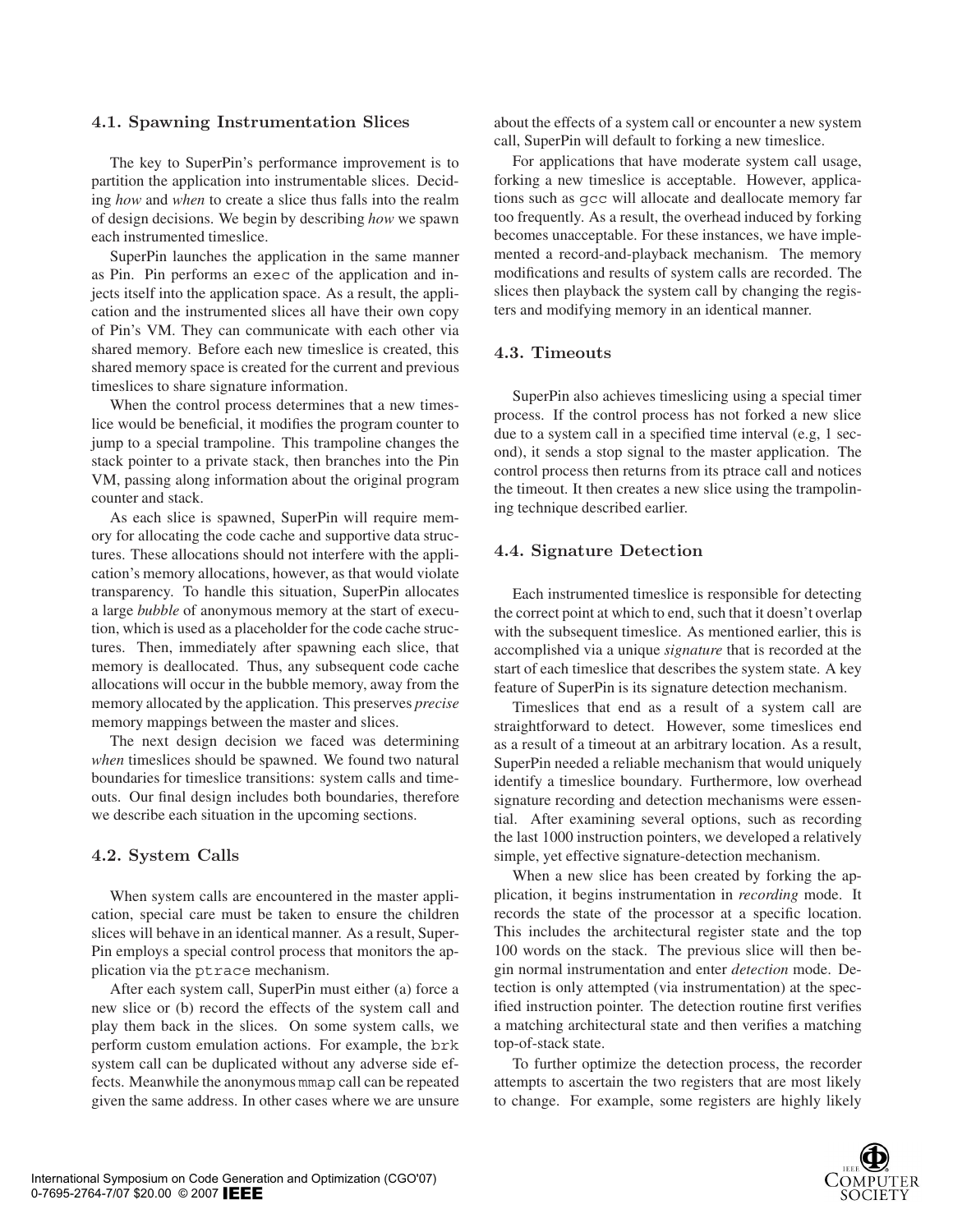to change over loop iterations. If the recorder cannot ascertain a clear candidate within a specified block count, then default registers are used. These two registers are checked first using the INS InsertIfCall instrumentation. This will inline a quick check at that specific location. Only if that succeeds will the more expensive INS InsertThenCall routine be called that performs a complete check.

We collected statistics on how frequently the quick and full detection is triggered. Only about 2% of the time does the quick detector trigger a full architectural state check. A stack check is usually only called once and succeeds. Very rarely is a stack check triggered more than once. This is one reason why we did not include further checking, such as a checksum of kilobytes of the stack.

Although this signature recording and checking mechanism has proven to have low overhead and high reliability, it is not foolproof. A sequence of code could be generated that incremented or decremented memory in a loop as a loop counter, with all other registers and stack remaining the same across iterations. In this case, we may trigger a false positive match on the first iteration rather than a subsequent iteration. An enhanced version of the signature detection could be developed to include results of memory operations when no registers change, but in practice, we have yet to encounter this false positive situation.

### **4.5. Merging Results**

Because SuperPin slices an application into separate processes with their own copy of Pin and the Pintool, the data a Pintool records will only be local to its slice. A *merge* function must be called to combine the output of the last completed slice into a collective total. To aid in determinism, the merge function is called *in slice order*.

If we are counting instructions or profiling dynamic instruction types, the merge function will simply add each local value to a running total using a shared memory region. When the program completes, a fini function is called which displays the results from shared memory. As another example, if we are tracing instructions, the slice output will be buffered, then appended to the output during merging.

SuperPin is not designed to handle cases where the machine state is abnormally changed while the application executes. However, with clever design, many tools can be converted to a SuperPin tool. Though some tools may depend on data from a previous slice, this can be resolved at merge time. The general steps are as follows:

- 1. Assume previous slice ends with a particular state and record data accordingly.
- 2. Compare the actual ending state of the previous slice with the assumptions made. A slice may need to keep track of extra data just for this purpose.

3. Reconcile the differences between the assumptions and reality during the merge routine.

In the next section, we will illustrate how this can be accomplished with a data cache tool.

## **5. SuperPin Applications**

We have extended Pin's API to allow tool writers to take advantage of SuperPin's features and even affect its behavior. This API is included as a standard feature in the latest toolkit on the Pin web site [1]. We describe the new Super-Pin API in this section and provide details of two sample tools – an instruction counter tool and a data cache tool.

**SuperPin API** Pin's API has been extended to provide full support controlling and accessing SuperPin. The following calls are available to a tool writer:

- SP Init(fun): Initialize the SuperPin system. Must be called before PIN StartProgram and after PIN Init. Pass it function *fun* which is used to reset local statistics. Returns true if using SuperPin.
- SP AddSliceBeginFunction(fun,val): Calls function *fun* immediately after a new SuperPin slice has been created.
- SP AddSliceEndFunction(fun,val): Calls function *fun* right before a SuperPin slice terminates.
- SP EndSlice(): Tool instructs SuperPin to terminate this slice immediately.
- SP CreateSharedArea(localData, size, autoMerge): Allocate shared memory region of *size* length and return a pointer to that region if successful and using SuperPin. Otherwise return localData. AutoMerge indicates if and how this region is automatically merged (e.g. addition).

An example of a SuperPin tool that uses the SP EndSlice function is the Shadow Profiler Pintool [18], which performs sampled profiling via instrumented timeslices, achieving lower overhead than is attainable via full instrumentation.

**SuperPin Switches** To use SuperPin, a tool must be written using the presented API, and Pin must be executed with the switch -sp 1. The following command-line switches are also available for controlling SuperPin's behavior.

- *-spmsec* {*value*}: Number of milliseconds for a timeslice (default: 1000)
- *-spmp* {*value*}: Maximum number of running slices (default: 8)
- *-spsysrecs* {*value*}: Maximum number of system call records per slice, or 0 to disable system call recording (default: 1000)

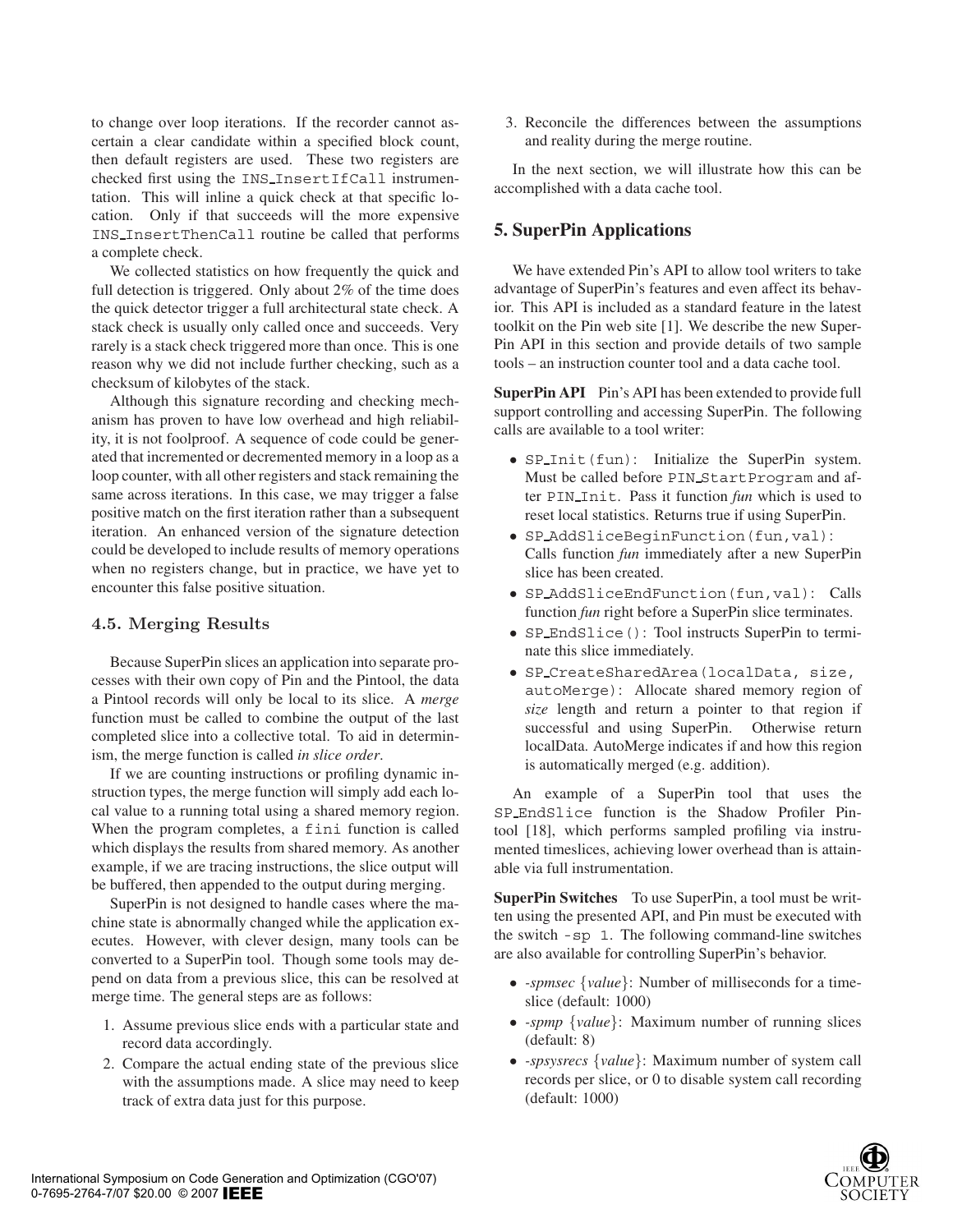### **5.1. Icount SuperTool**

Icount is a simple tool that counts the number of instructions executed by an application and all of its shared libraries. Two versions of the traditional icount pintool are shipped with Pin. The first version, icount1, instruments the application at the granularity of an instruction. A call is inserted after every instruction that increments a global counter. An optimized version of this Pintool is called icount2, which operates at a basic-block granularity. At the end of every basic block, a call is inserted that increments a global counter by the number of instructions in that basic block.

Figure 2 presents the SuperPin version of *icount2*. The tool required a few modifications in order to use Super-Pin's features (highlighted). First, starting from the top, we have added a pointer, \*sharedData. This pointer refers to memory that is either shared across all slices or local to each slice, depending upon whether the tool is run in SuperPin or traditional Pin mode. Second, we have added a ToolReset function. This function resets the local instruction count at the start of each slice.

Next, in the main function, we have added a call to SP Init and have passed the tool reset function, ToolReset. We then call SP CreateSharedArea passing along a pointer to our local data and the size of the shared memory region. If we are not in SuperPin mode, the sharedData pointer will be assigned to the local pointer we pass to that function.

Finally, we call SP AddSliceEndFunction and pass it our manual Merge function. We are using a manual merge function instead of an automatic merge function for illustrative purposes. In this case, Merge simply adds the local instruction count value, icount to the value pointed by the shared pointer. While it is possible to display the slice count and running total at this time, we have chosen to suppress our output until program completion.

### **5.2. Data Cache SuperTool**

Merging the output of an instruction counting tool turned out to be straightforward, but that may not always be the case. Other instrumentation tasks may have dependences between the timeslices. These dependences don't have to preclude the use of SuperPin, however. Here we describe how a data cache simulator, such as SimpleExamples/dcache.cppas provided in the Pin toolkit, can be modified to be amenable to SuperPin (using the procedure outlined in Section 4.5). Consider the case of a direct-mapped data cache. We assume that the first access in a slice will be a hit. Next, upon the first access, we increment our hit counter, but also make a special record of the line address containing the assumed hit. Then, when

#### **Icount SuperTool** #include <iostream> #include "pin.H" UINT64 icount = 0; // points either to shared or local statistical data UINT64 \*sharedData; VOID docount(INT32 c) *{* icount += c; *}* // NEW: Clears slice local data VOID ToolReset(UINT32 sliceNum) *{*  $i$ count =  $0$ ; *}* // NEW: Merge local to shared data VOID Merge(INT32 sliceNum, VOID \*v) *{* \*sharedData += icount; *}* VOID Fini(INT32 code, VOID \*v) *{* // use sharedData pointer now std::cout << "Total Count: " << \*sharedData << endl; *}* VOID Trace(TRACE trace, VOID \*v) *{* for (BBL bbl = TRACE\_BblHead(trace); BBL\_Valid(bbl);  $bb1 = BBL$  Next( $\overline{bb1})$ ) INS\_InsertCall(BBL\_InsHead(bbl), IPOINT\_BEFORE, (AFUNPTR)docount, IARG\_UINT32, BBL NumIns(bbl), IARG END); *}* int main(INT32 argc, CHAR \*\*argv) *{* PIN\_Init(argc, argv); /\* BEGIN SuperPin \*/ SP\_Init(ToolReset); sharedData =  $($ UINT64 \*)SP\_CreateSharedArea(&icount, sizeof(icount), 0); SP\_AddSliceEndFunction(Merge, 0); /\* END SuperPin \*/ TRACE AddInstrumentFunction(Trace, 0); PIN\_AddFiniFunction(Fini, 0); PIN\_StartProgram(); // Never returns return 0; *}*

### **Figure 2. SuperPin version of icount2**

the slice completes, we compare the line of our first access with the final cache state of the previous slice. If they do not match, we subtract the assumed hit and add a miss to our record. We then add the hits and misses to the shared merged record.

### **6. Performance Comparison**

We evaluated the performance of SuperPin against Pin in traditional execution mode and against the native application execution time. We used icount1 tool, which instruments each individual instruction with a counter increment, and icount2, which performs the instrumentation at a basic block granularity. While the output of both tools will be identical, the icount2 tool will have much lower overhead. We ran both tools on the SPEC2000 suite of benchmarks on an 8-way multiprocessor using 2.2 GHz Intel®Xeon®MP processors. In SuperPin mode, the maximum number of slices was limited to 8 (one per processor),

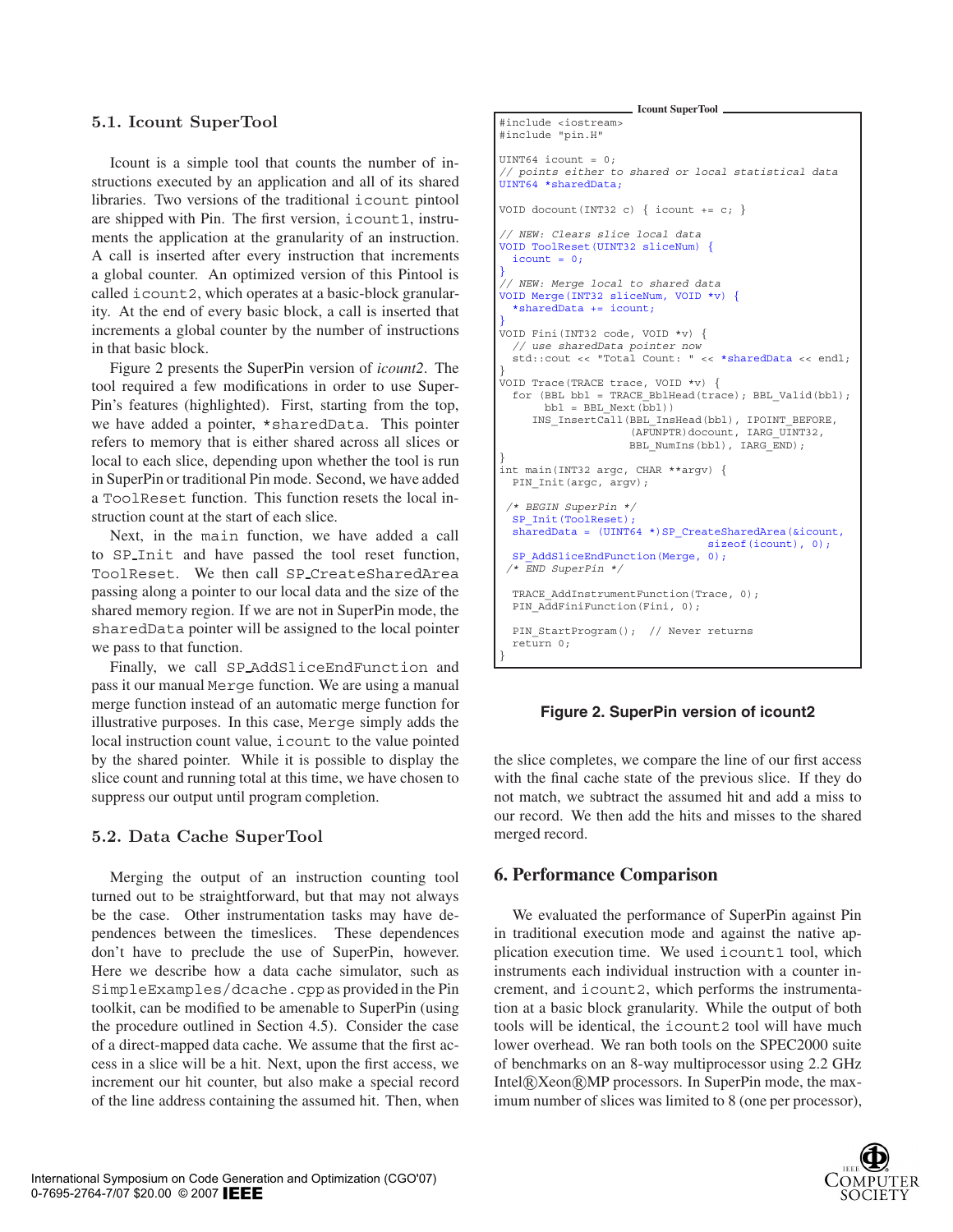

**Figure 3. icount1: Pin and SuperPin performance relative to native run**



**Figure 4. icount1: SuperPin speedup over Pin**

and the timeslice interval was set at 2 seconds (we later vary the processor count and timeslice interval).

The results of running the icount1 tool are shown in Figure 3. We present the normalized execution time of the tool in traditional mode and SuperPin mode (relative to native). On average, there was about a 12X slowdown in traditional mode. Figure 4 shows the corresponding speedup of SuperPin over Pin for icount1, where SuperPin outperforms Pin by 3 to over 7 times. For icount1, the tool is *instrumentation-limited*. There is not enough parallelism available to overcome the work required by the icount1 tool. Therefore, the SuperPin speedup usually will not exceed 8X unless significant cache locality benefits arise.

On the other hand, for the icount2 tool, there is enough parallelism in most cases for the application to come close to real-time performance, as we can see from Figure 5. Compared to native execution, we saw a 25% average slowdown while running with SuperPin instrumentation (rang-



**Figure 5. icount2: Pin and SuperPin performance relative to native run**

ing from 7% to just under 100% slowdown). The variation is primarily a result of application behavior, which affects SuperPin overhead both directly and indirectly. The duration of the application affects the pipeline delay. It becomes difficult to achieve slowdowns under 25% for applications with shorter execution times.

### **6.1. Timeslice Variation Effects**

Next, we explored the effect of changing the timeslice interval. Figure 6 shows the run time of the gcc benchmark as we varied the timeslice interval from 0.5–4 seconds. We chose gcc because its large code footprint and higher overhead best illustrate the effects of changing the timeslice interval. We also restricted the input set to one input to properly reflect the pipeline delay. This resulted in a native run time of nearly 100 seconds. Figure 6 breaks the results down into the run time overhead components of forking and other losses, stalls within the master application to avoid exceeding maximum number of slices, and the pipeline delay after the master application has finished.

The figure indicates that as the timeslice size increases, the overhead due to forking and other inherent costs with running multiple processes decreases. Also, the master does not sleep as much because the slices do not have to compile as frequently. On the other hand, the pipeline delay will increase. However, the benefits of the lower overhead outweigh the pipeline delay for gcc, and a net runtime reduction is seen which levels off at higher time slice sizes.

#### **6.2. Parallelism Variation Effects**

The number of virtual processors available to execute slices has a direct relationship to the performance of Super-Pin. This is demonstrated in Figure 7, where the maximum number of slices is varied from 1 to 16 for the gcc

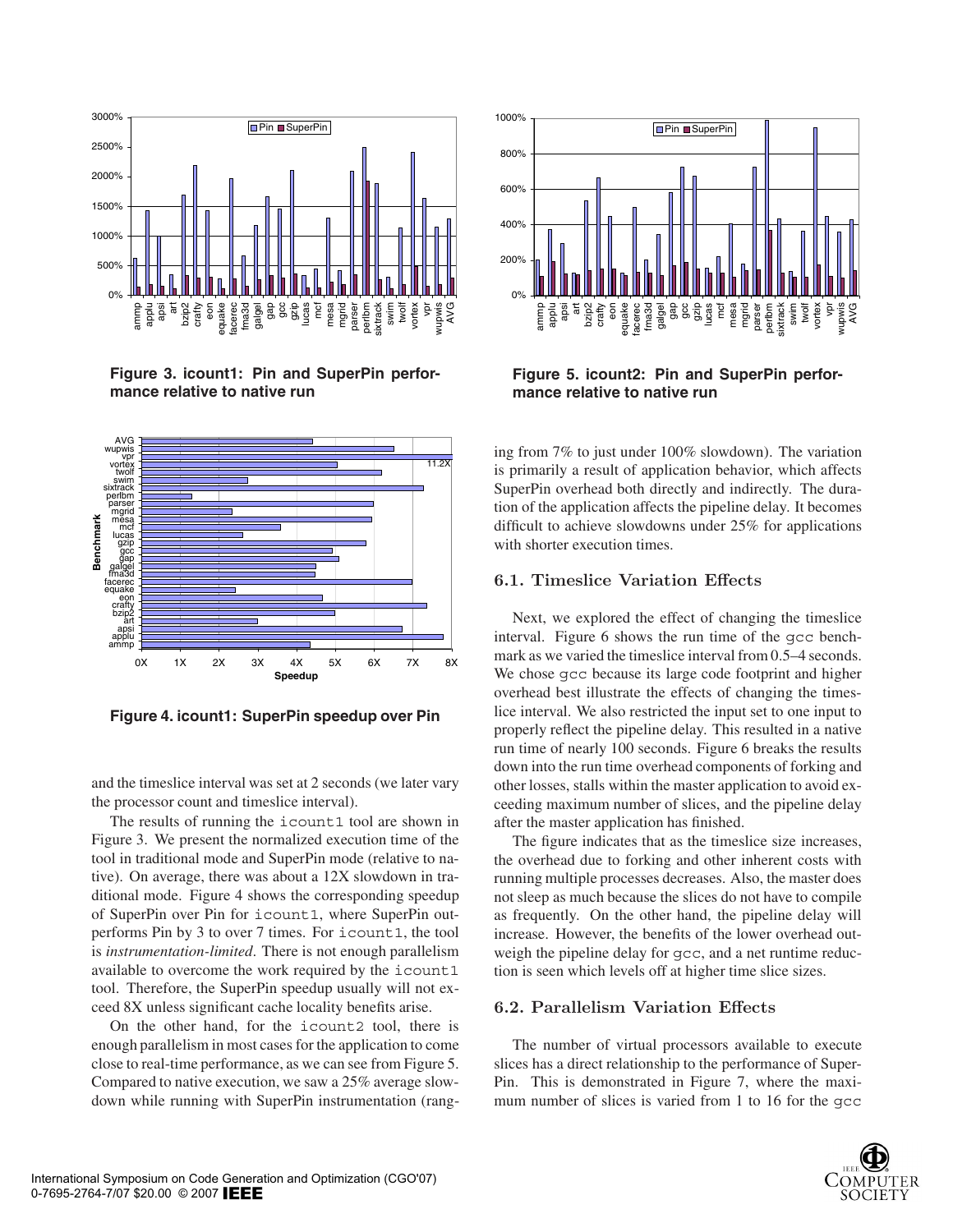

**Figure 6. Timeslice interval variation for**  $qcc$ 

benchmark. The machine used is only 8-way SMP, but with hyperthreading enabled, it was extended to 16 virtual processors. With only 2 processors, we saw little benefit after the overhead, but performance improved dramatically until we reached the limit of physical processors. When using 16 processors, the master application does not wait at all – it will fork as quickly as possible. However, the hyperthreading effect of sharing a processor reduces the master application's performance, so it is not quite real time. In this case, the execution is said to be *application limited*.

### **6.3. Overhead**

There are three main reasons why our performance approaches, but does not reach the performance of a single processor native run. These are pipeline delay, compilation slowdown, and master application slowdown.

- 1. Pipeline Delay. As explained in Section 3, the design of SuperPin pipelines timeslices of an application. As a result, there will be a theoretical minimum slowdown based on the duration of a timeslice in order for the final timeslice to complete.
- 2. Compilation Slowdown. Because each slice has its own copy of the code cache, and it starts in a clean state when each slice begins, the compilation engine is doing much more work. This slowdown is significant only in *instrumentation-limited* runs. Otherwise, the extra parallelism hides the compilation overhead.
- 3. Master Application Slowdown. The *running environment* may degrade the performance of the master process in some instances. This can be caused by the operating system, the hardware, or SuperPin overhead. The subcomponents of this overhead are:

*Ptrace Overhead* The master application is controlled via ptrace, and after every system call the



**Figure 7. Impact of available processor parallelism on performance**

master application re-enters the VM for bookkeeping purposes. This overhead has been measured to be less than a few tenths of a percent.

*Fork Overhead* When a slice forks, it creates a copy of the application space via copy-on-write page faults. Every time the application or a slice touches a clean page, the page must be copied.

*Operating System Scheduling* Poor scheduling by the OS can cause swap and cache thrashing.

*Hyperthreading* If the master application is forced to share its CPU with another slice or external process, this will impact performance.

*SMP Scalability Issues* Running on all processors taxes the memory and other subsystems. As a result, each process on the individual CPU will run slower. This has been verified by loading a system with the same benchmark running natively. It will run slower than running a single instance with no other load on the system. In fact, many SuperPin *application-limited* runs are very close to the time under this scenario.

# **7. Conclusion**

We have introduced a novel approach to improving the performance of dynamic instrumentation. Our technique works by dividing the program into many timeslices, executing those timeslices with instrumentation in parallel, and merging the results.

We performed a complete implementation of our approach in Pin, and made many important design decisions en route. One interesting feature is an effective signature detection mechanism to trigger the end of an instrumentation